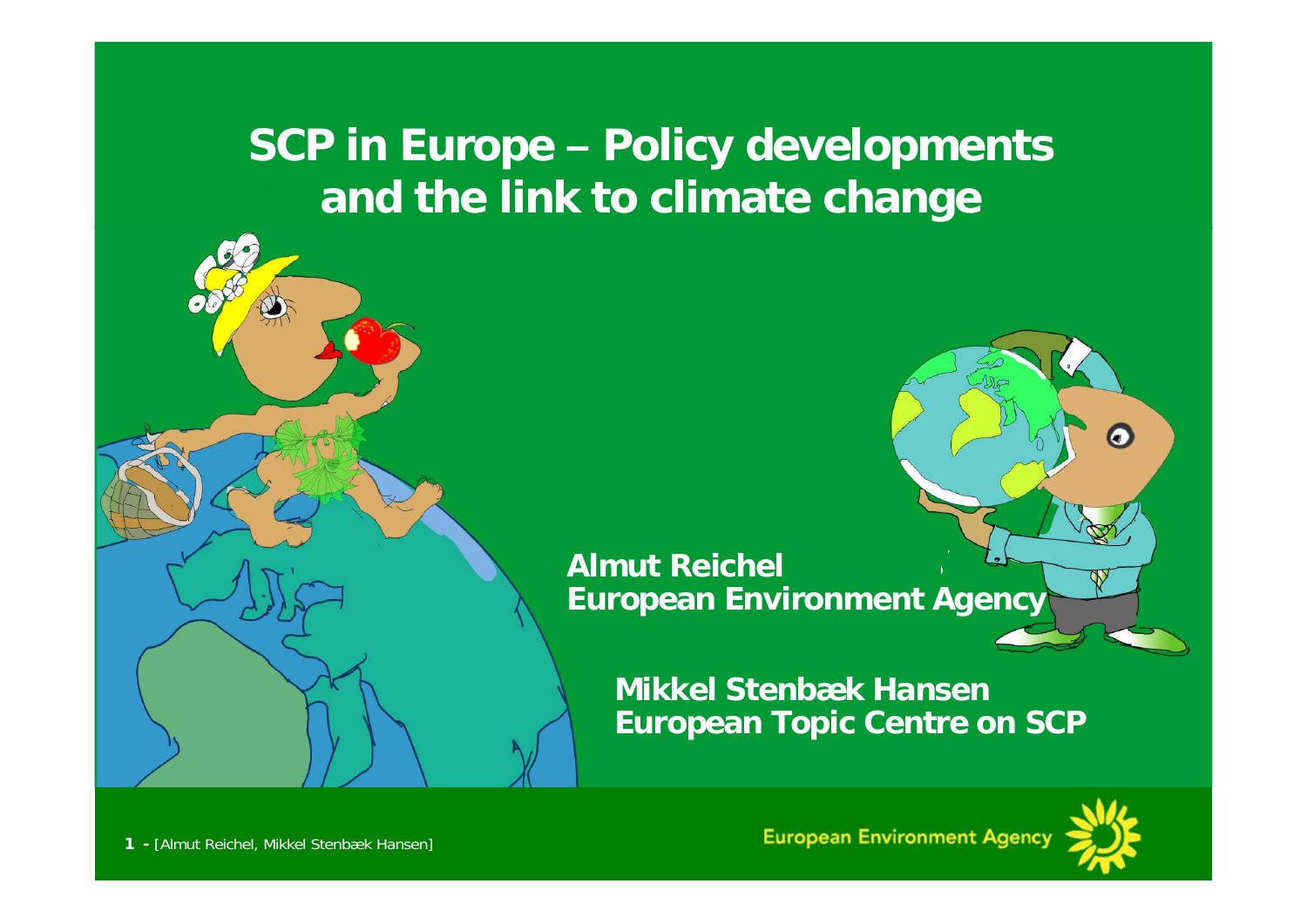**Achieving sustainable consumption and production is not rocket science...** 



Not rocket science...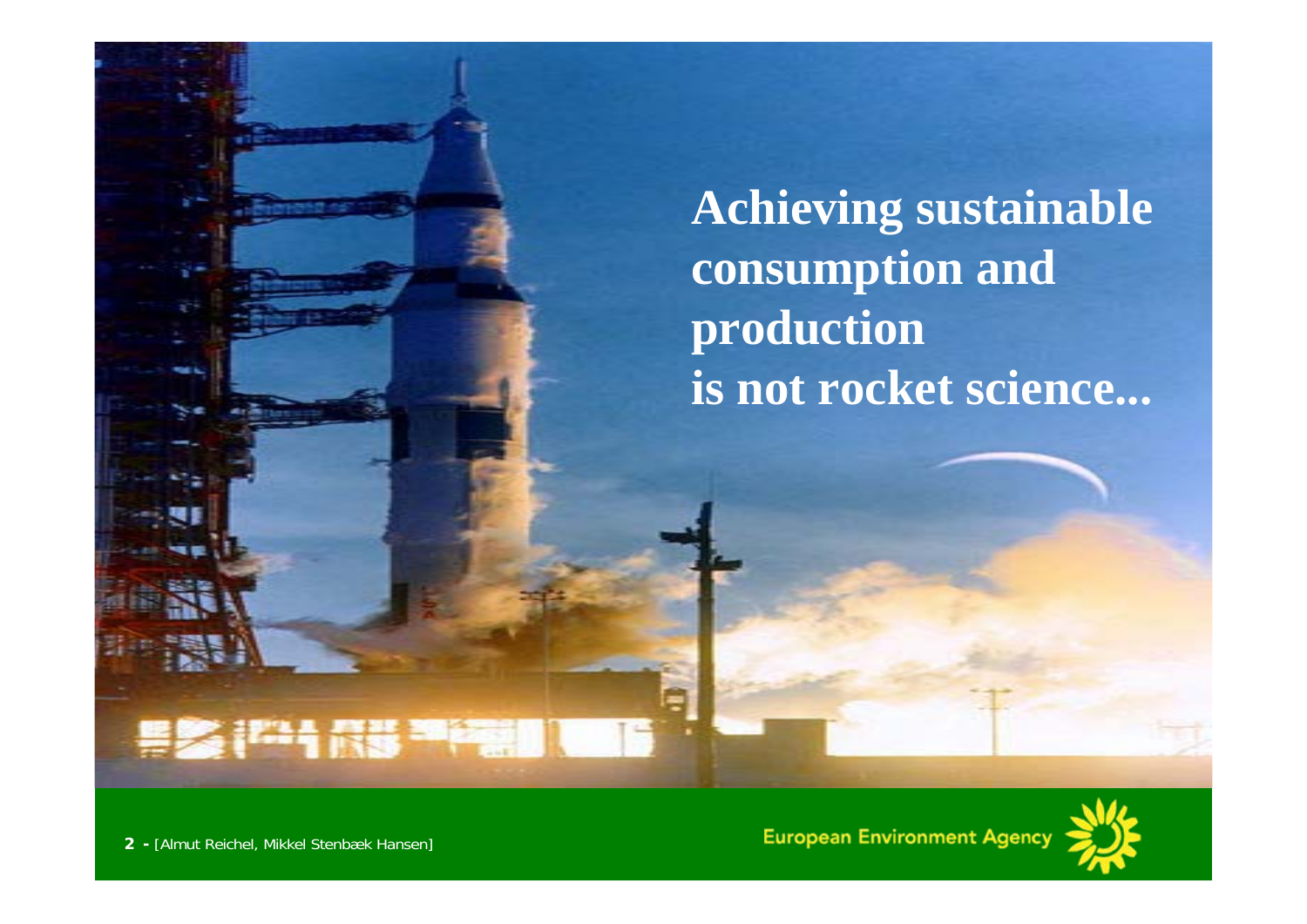# **It is much more complicated than that!**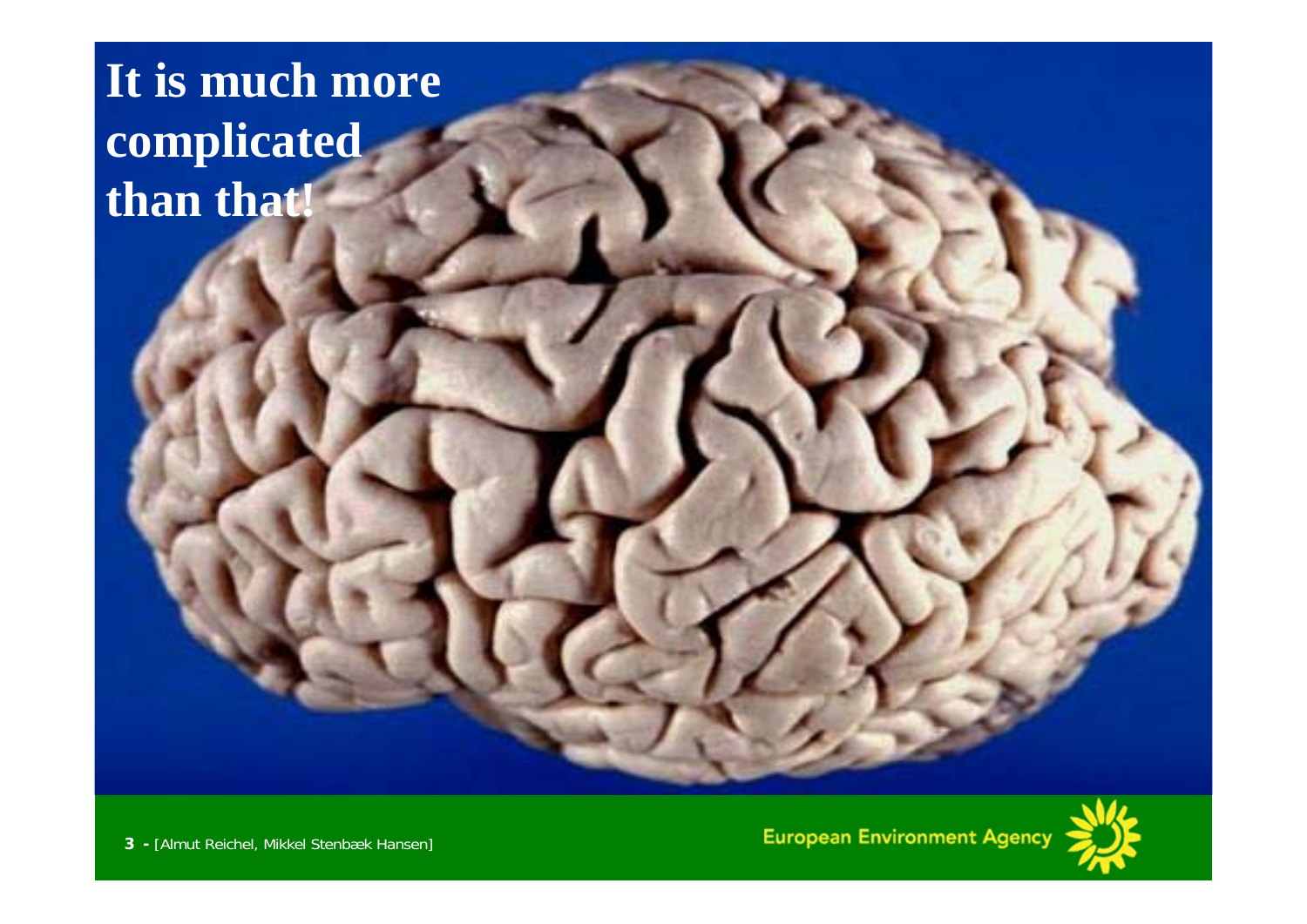# **The European Environment Agency (EEA)**

- EU institution in Copenhagen since 1994
- Provide decision-makers with information needed for sound and effective policies
- 32 member countries
- SCP is one of our focus areas
- Works together with the European Topic € Centre on SCP (ETC/SCP), a consortium of 8 partners from different European countries



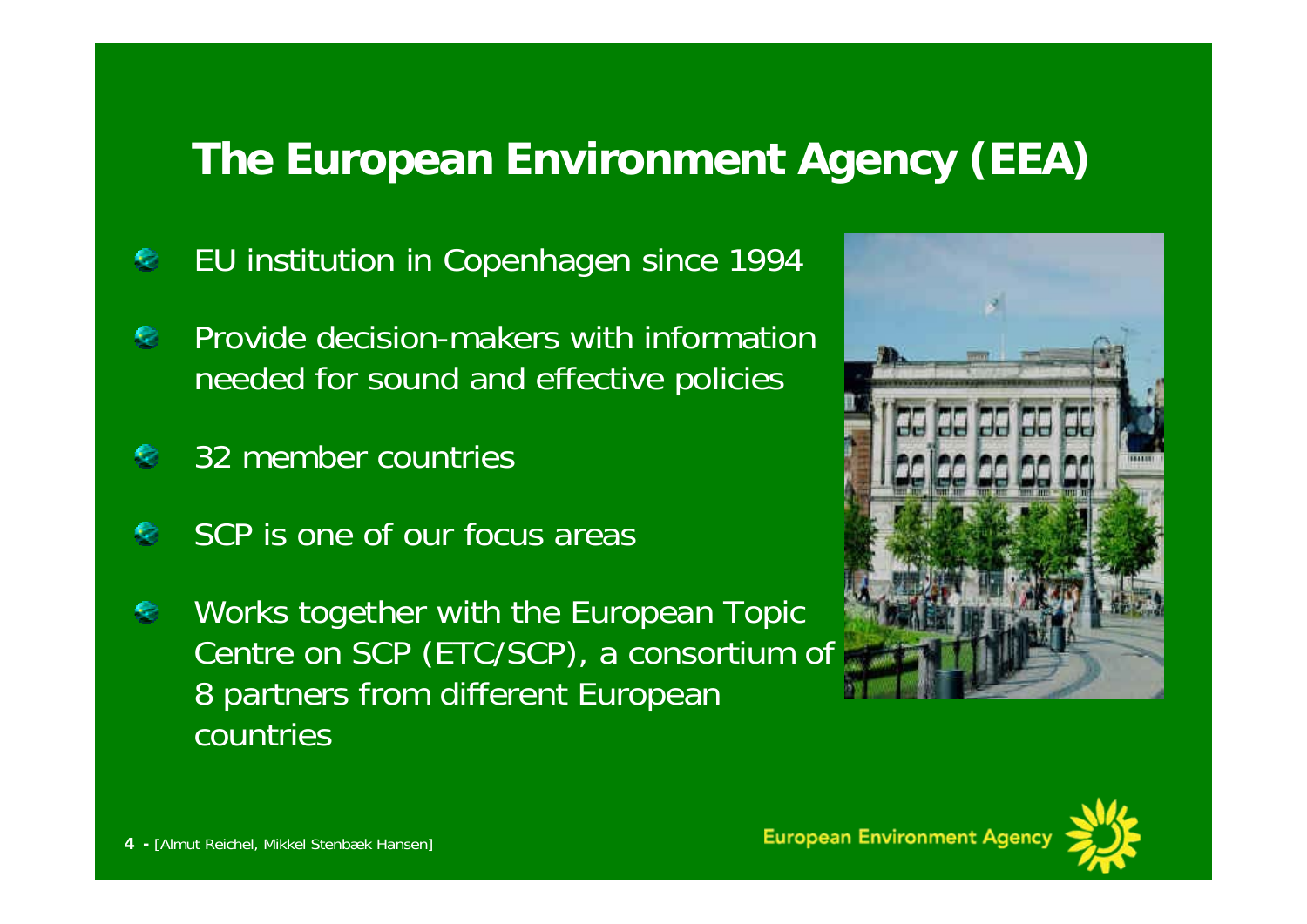

- 1. What is SCP?
- 2. Policy processes
- 3. Paradigm shift from production to consumption and production
- 4. The triangle of change
- 5. The SCP building blocks
- 6. The link to climate change

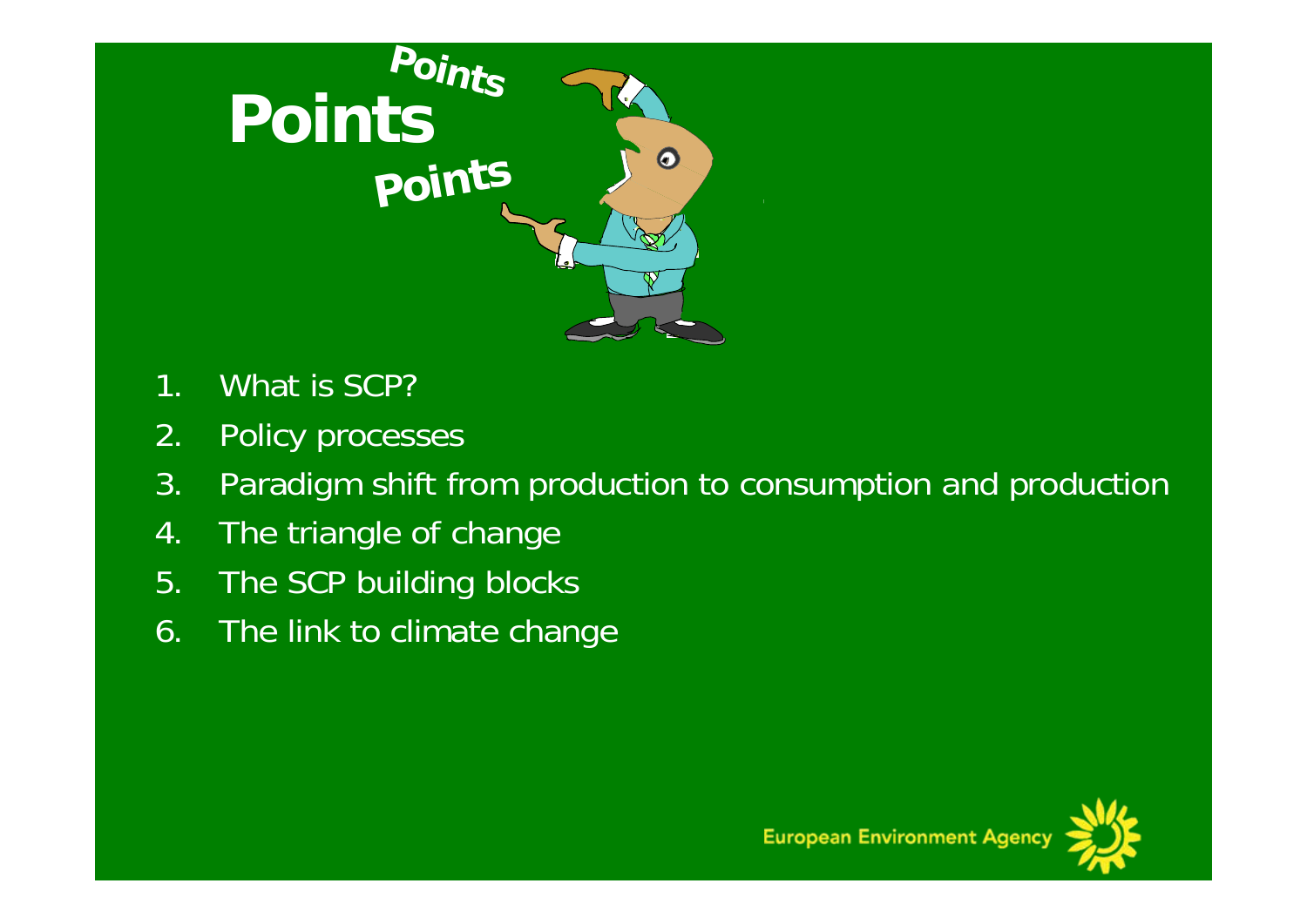

#### Sustainable consumption and production – the cornerstone of sustainable development

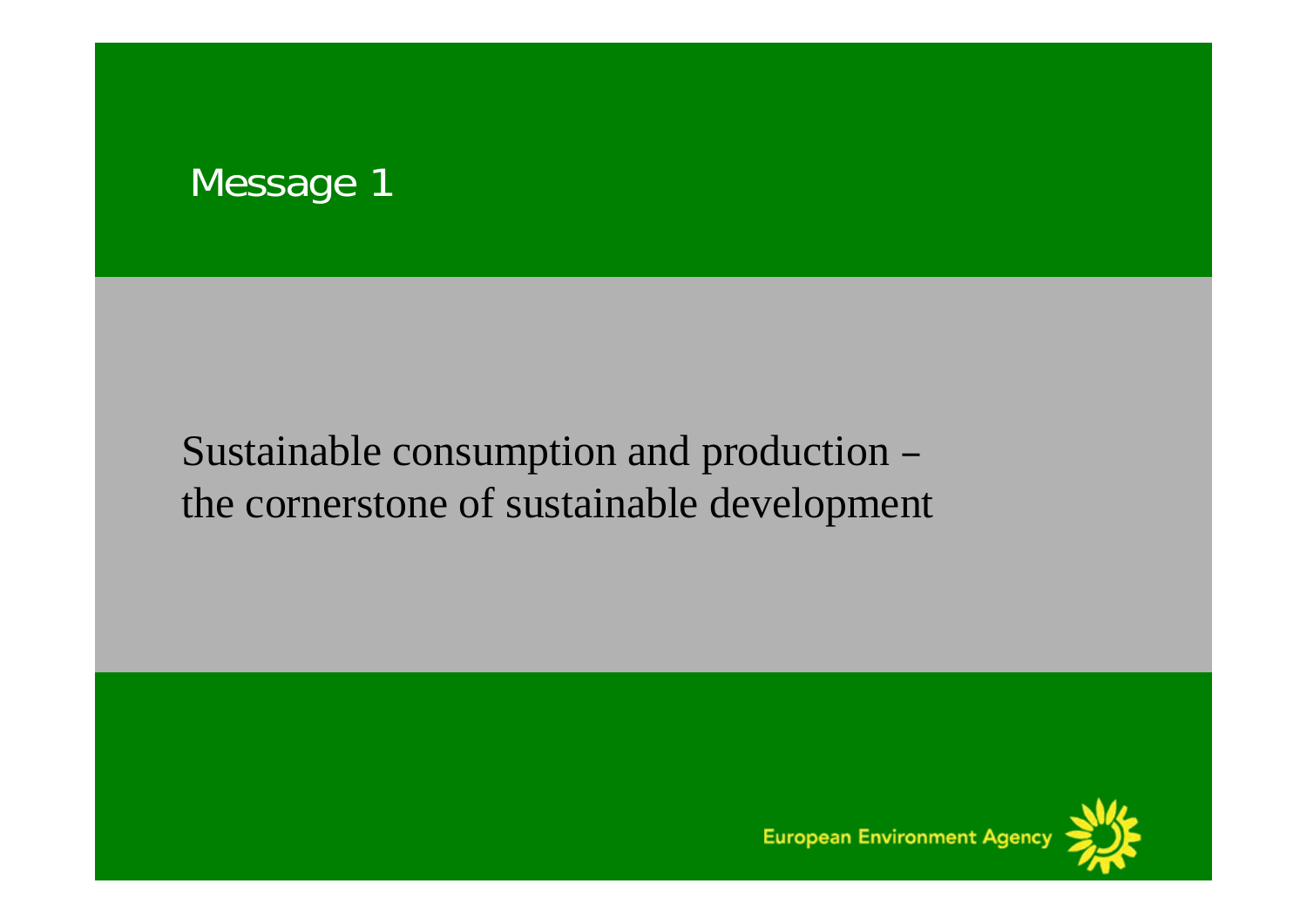# **What is SCP? - The Sustainable Consumption and Production (SCP) Egg**



 $SCP =$  Links environment and economy Links Europe and the world Links public authorities, citizens and business

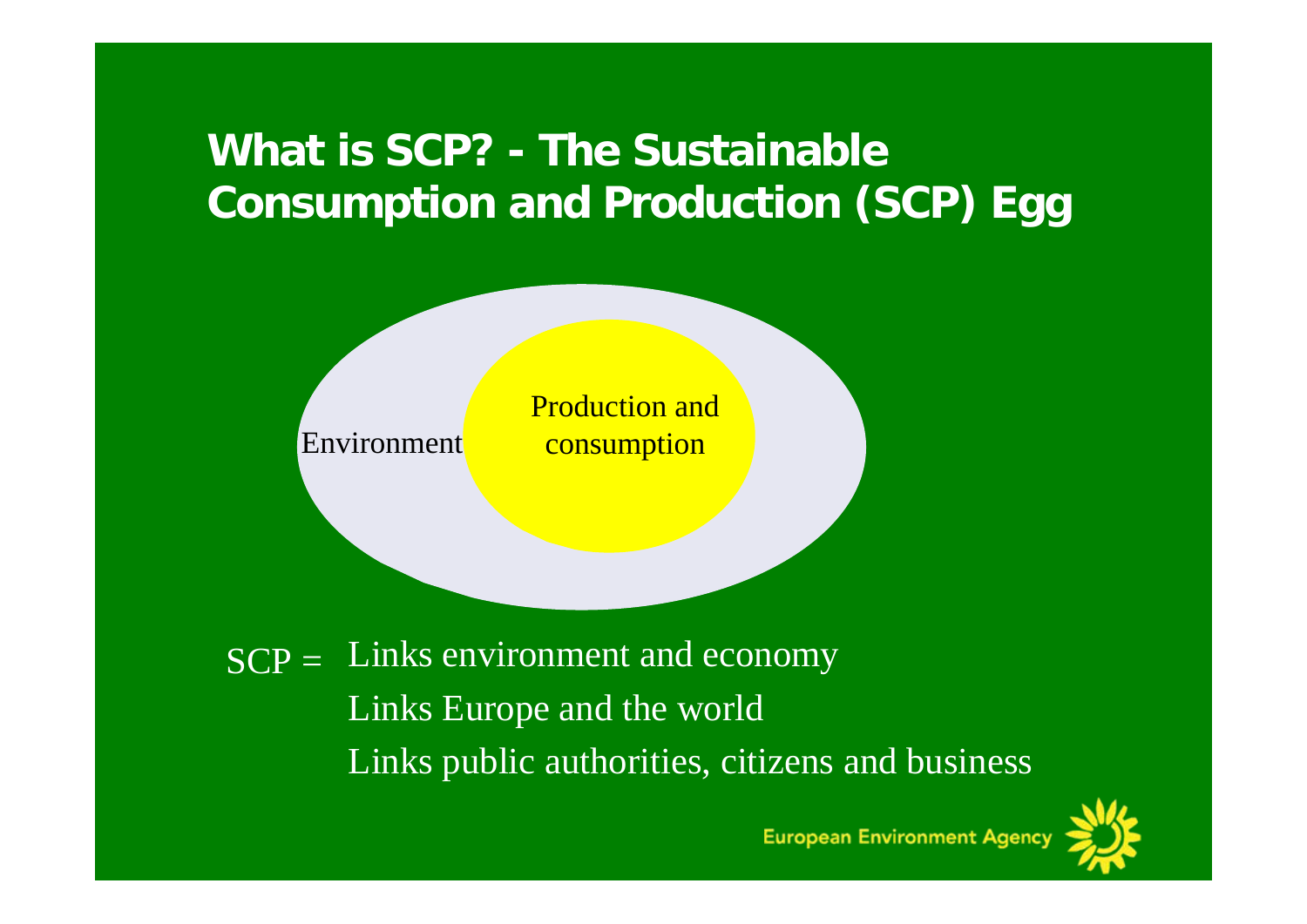# **What is SCP? - The full cycle**



*..a holistic approach to minimising negative environmental impacts from the productionconsumption systems in society......so that the needs of society are met without jeopardising the ability of future generations to meet their needs*

Source: Oslo Roundtable on Sustainable Consumption, 1994

*Source: ETC/RWM* **European Environment Agency**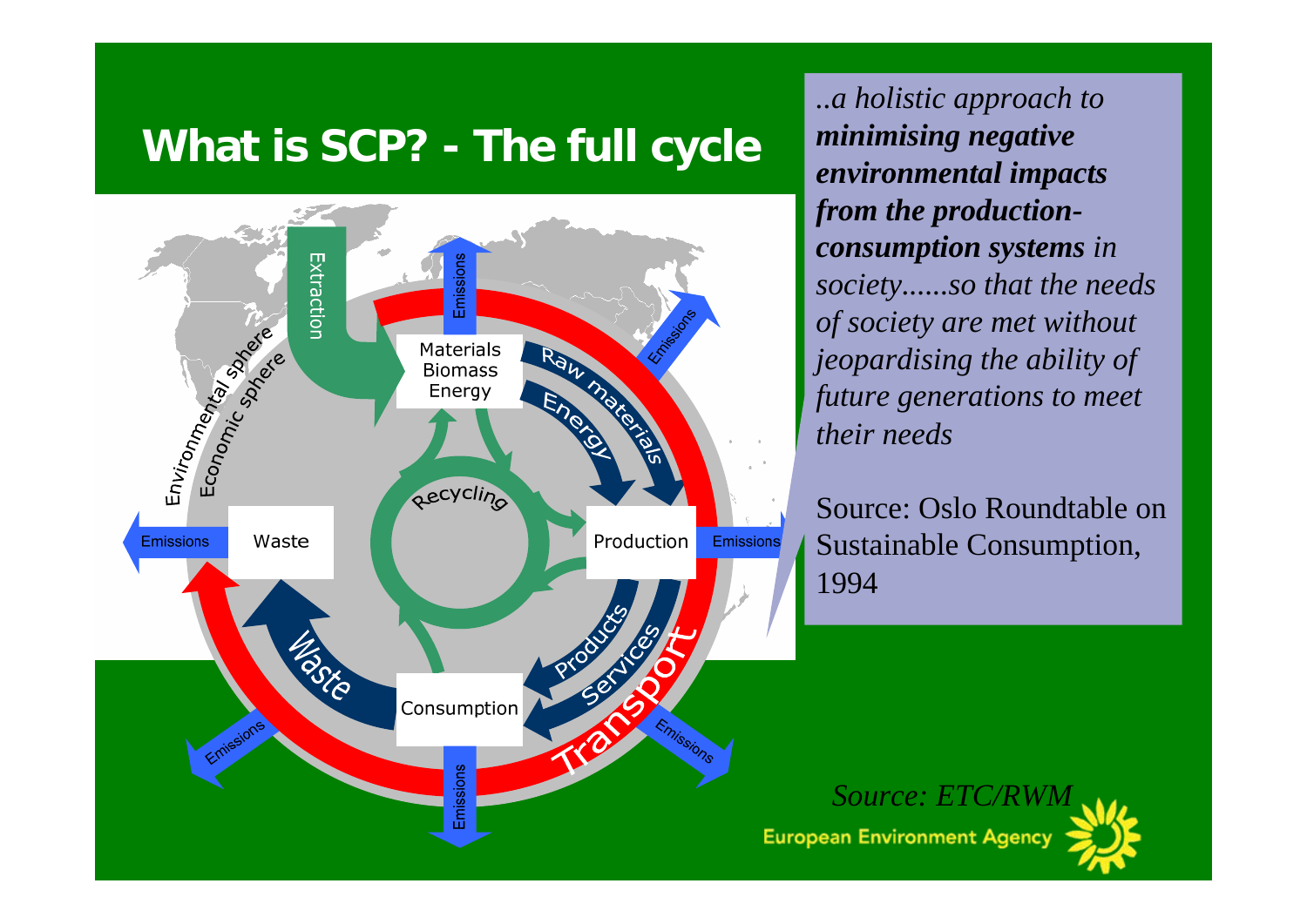## **SCP Policy processes**



**9 -** [Almut Reichel, Mikkel Stenbæk Hansen]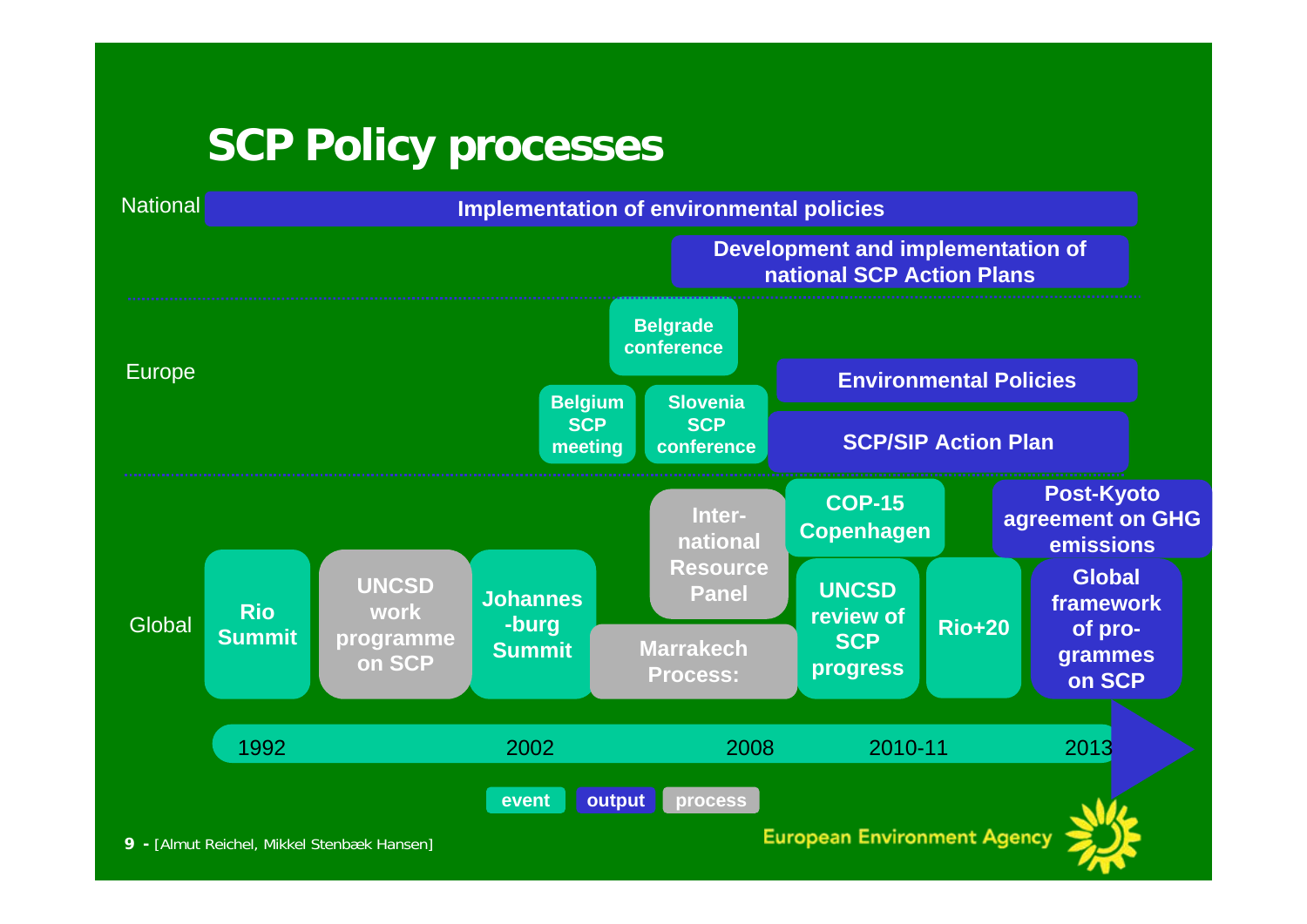# **EU Action Plan on SCP and Sustainable Industrial Policy**

- **Smarter** consumption • and better products • Eco-design Directive: Extension Labelling: Revise Ecolabel and Energy Labelling • Consistent data and methods on products • Promote GPP: Communication
	- Work with retailers and consumers: Retail Forum

| Leaner     |  |
|------------|--|
| production |  |

- Boosting resource efficiency
- Supporting eco-innovation
- Enhancing the environmental potential of industry: Revise EMAS regulation; help SMEs

Global markets

• International initiatives

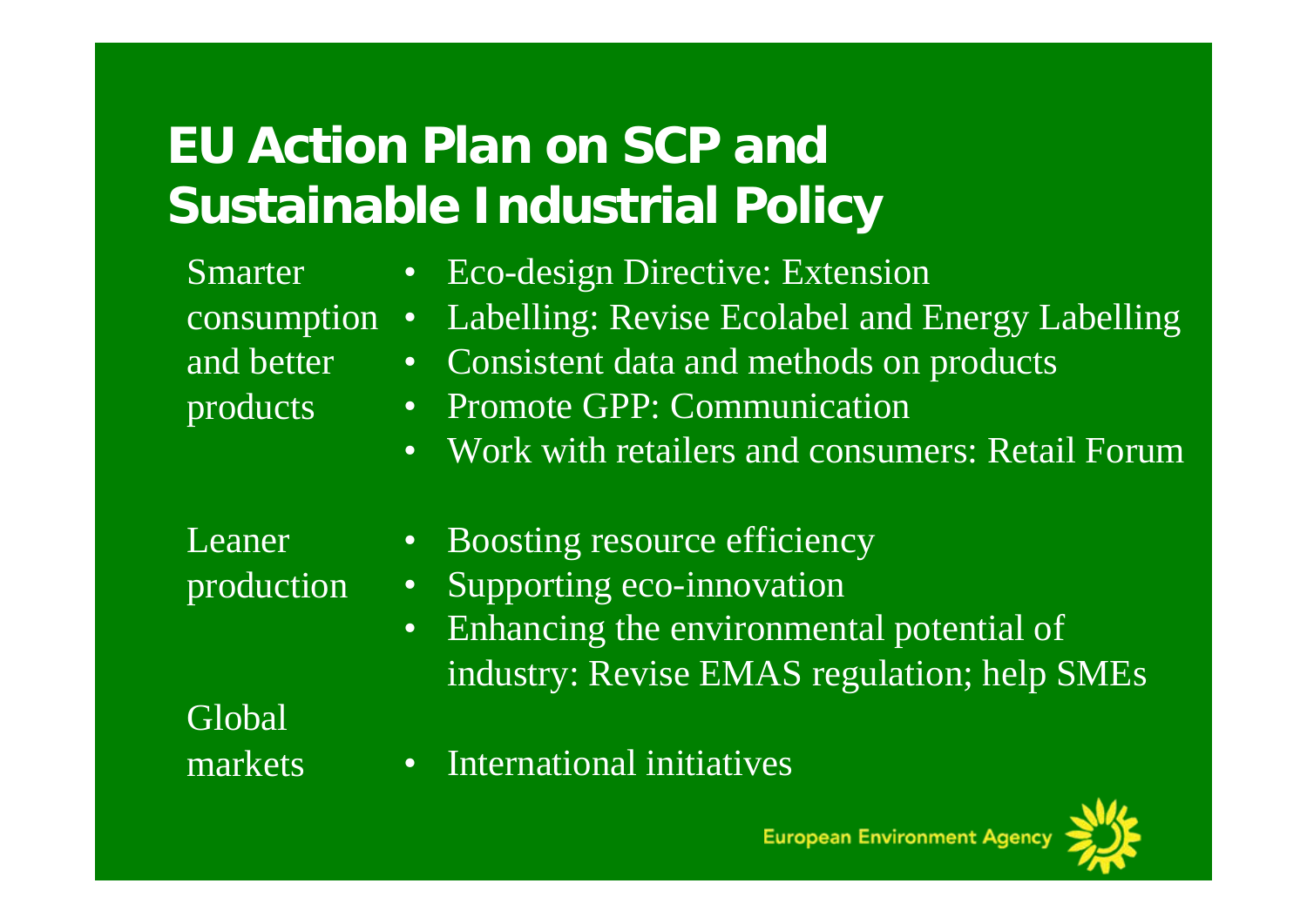# What is missing?

- Removal of subsidies which encourage unsustainable production and consumption (e.g. in the area of agriculture)
- Differentiated VAT rates?
- Targets for reduction of resource use?
- Internalising environmental costs in energy and water prices?
- Price of private vs public transportation?

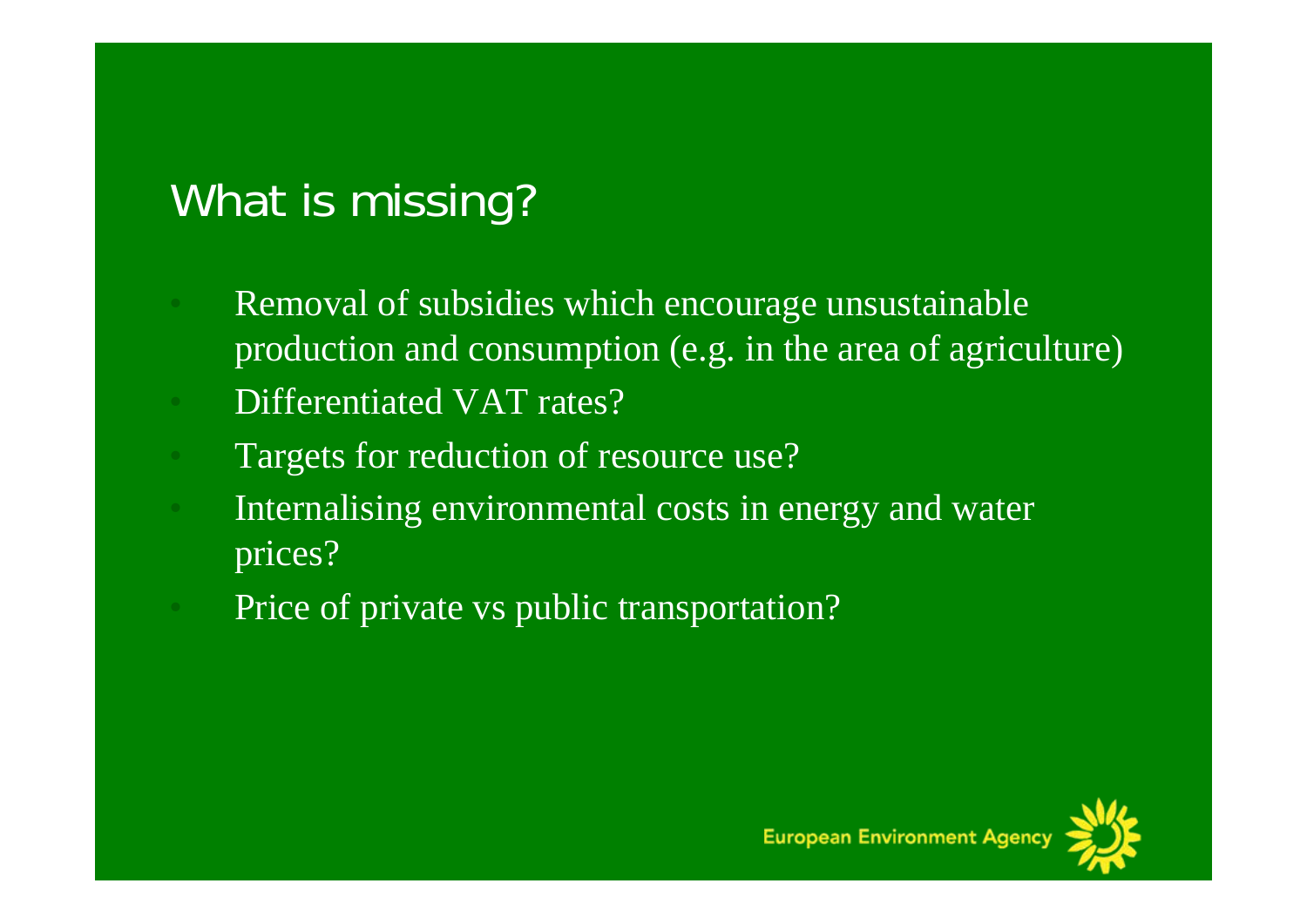#### Message 2

# We are experiencing a paradigm shift from production to consumption and production

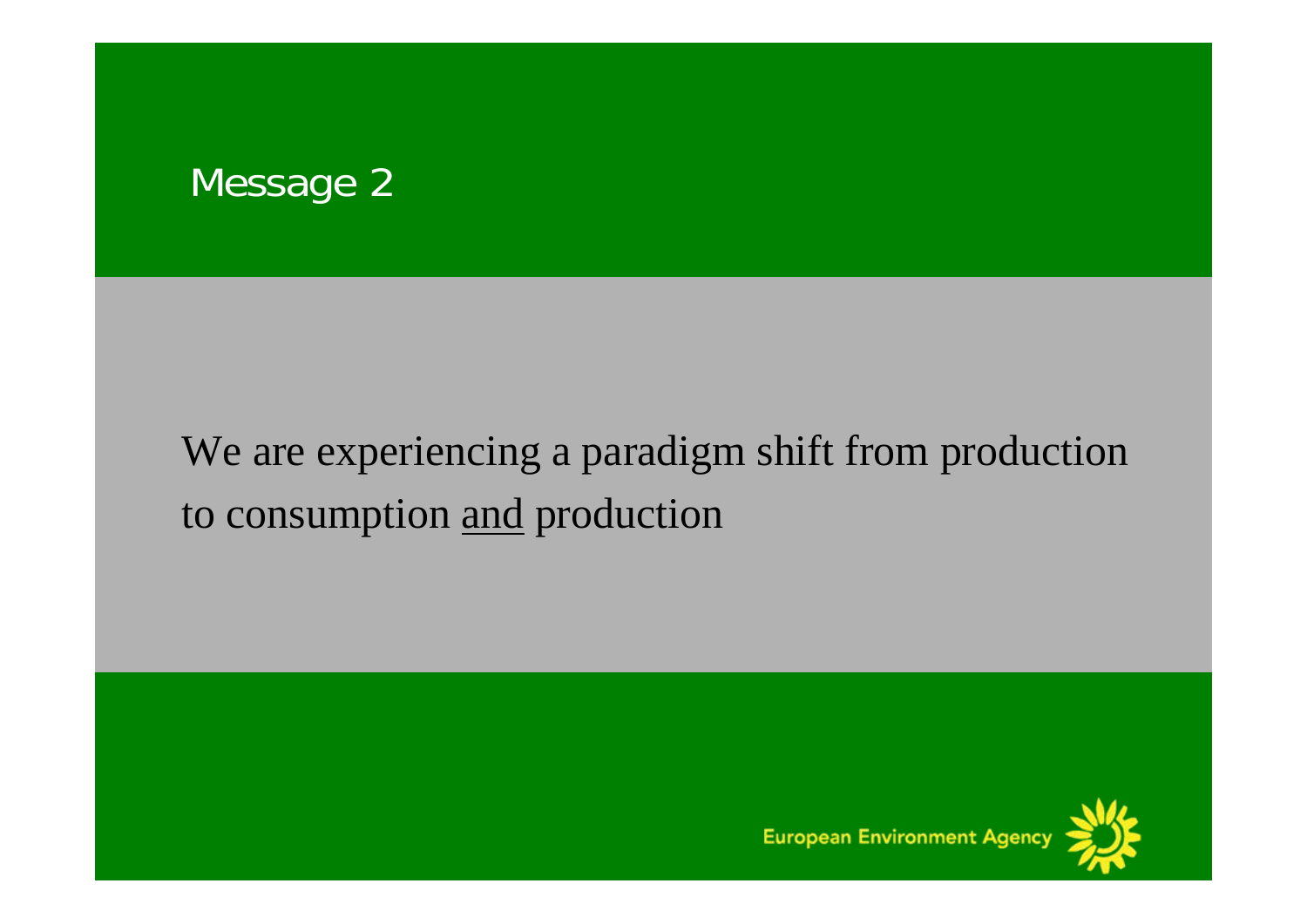#### **Paradigm shift**

#### Past

Reduce environmental pressures from **production** in Europe

Protect **Europe**'<sup>s</sup> Environment

**Technology** is solution

**Public** authorities responsible

#### $t$  is a set of the set of the set of the set of the  $\mathbf F$ uture

Reduce global life-cycle environmental pressures from our **consumption**

Protect the **global** environment

Technology **and behaviour** is solution

Shared responsibility in **triangle of change**

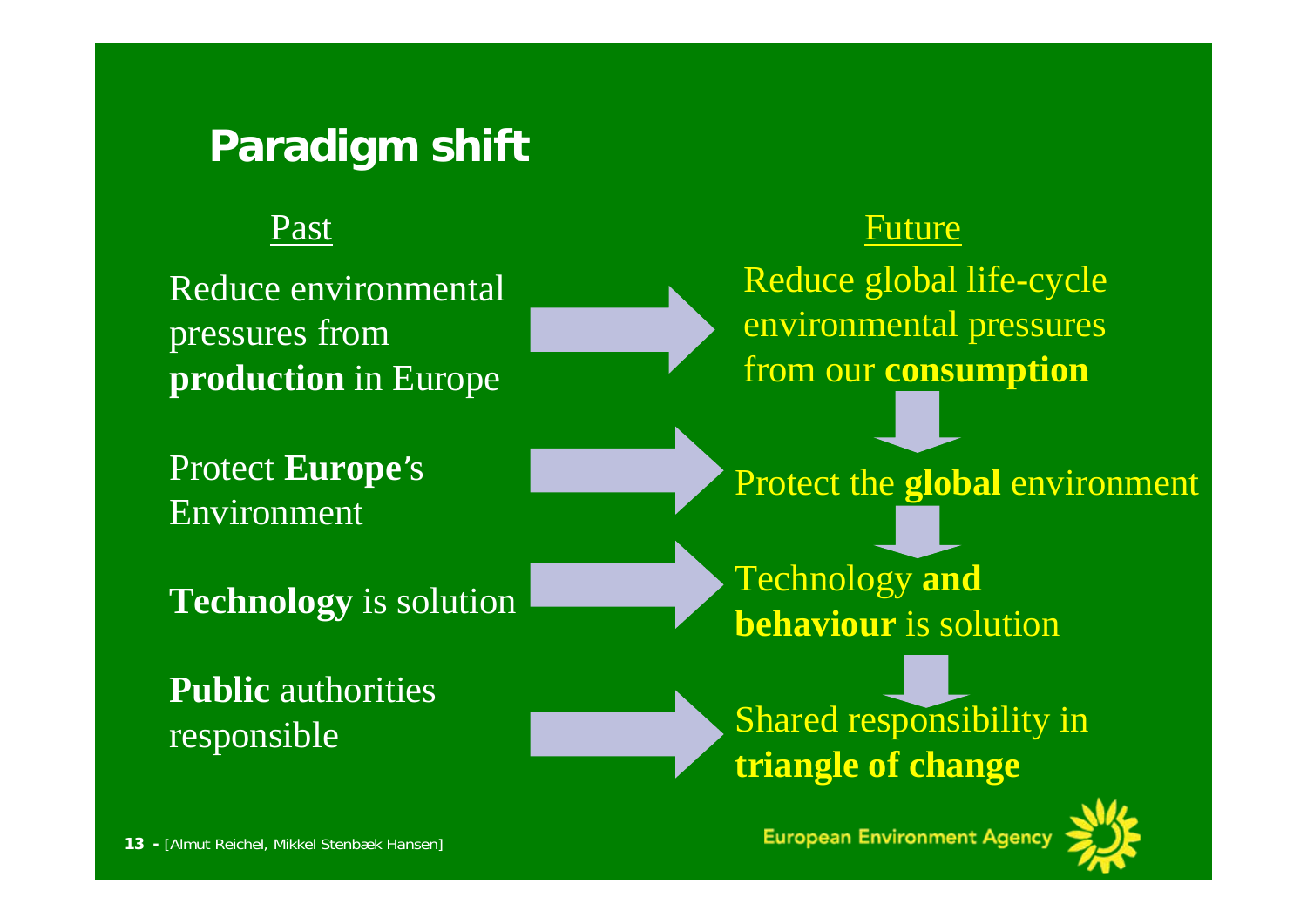# **The triangle of change**



Provide goods and services that are profitable and at the same time sustainable through its life-cycle

**14 -** [Almut Reichel, Mikkel Stenbæk Hansen]

Make sustainable consumption decisions based on framework and information provided by public authorities and business

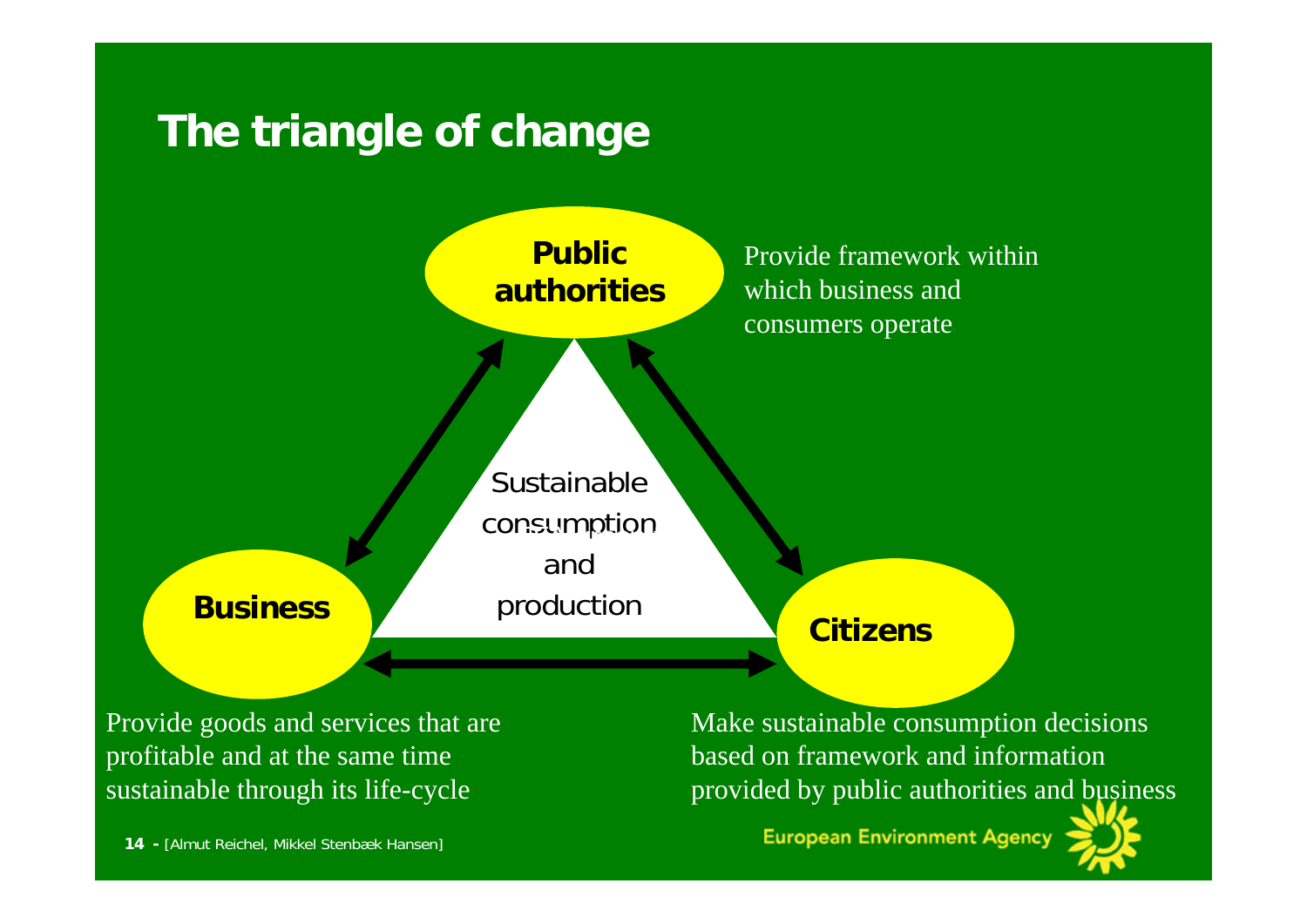# **The triangle of change – link to conference sessions**



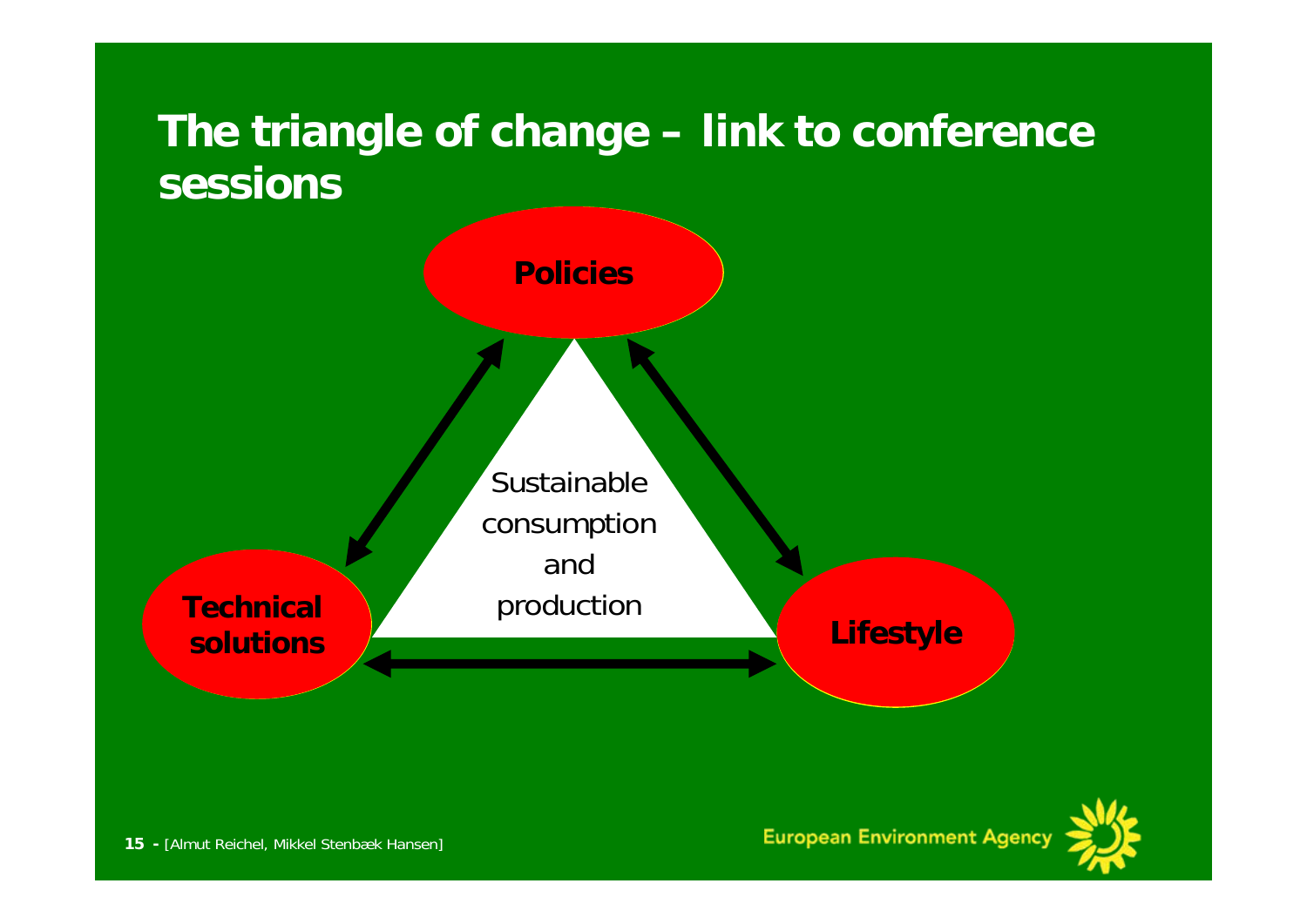

#### Governments, business and civil society need sound SCP information



**16 -** [Almut Reichel, Mikkel Stenbæk Hansen]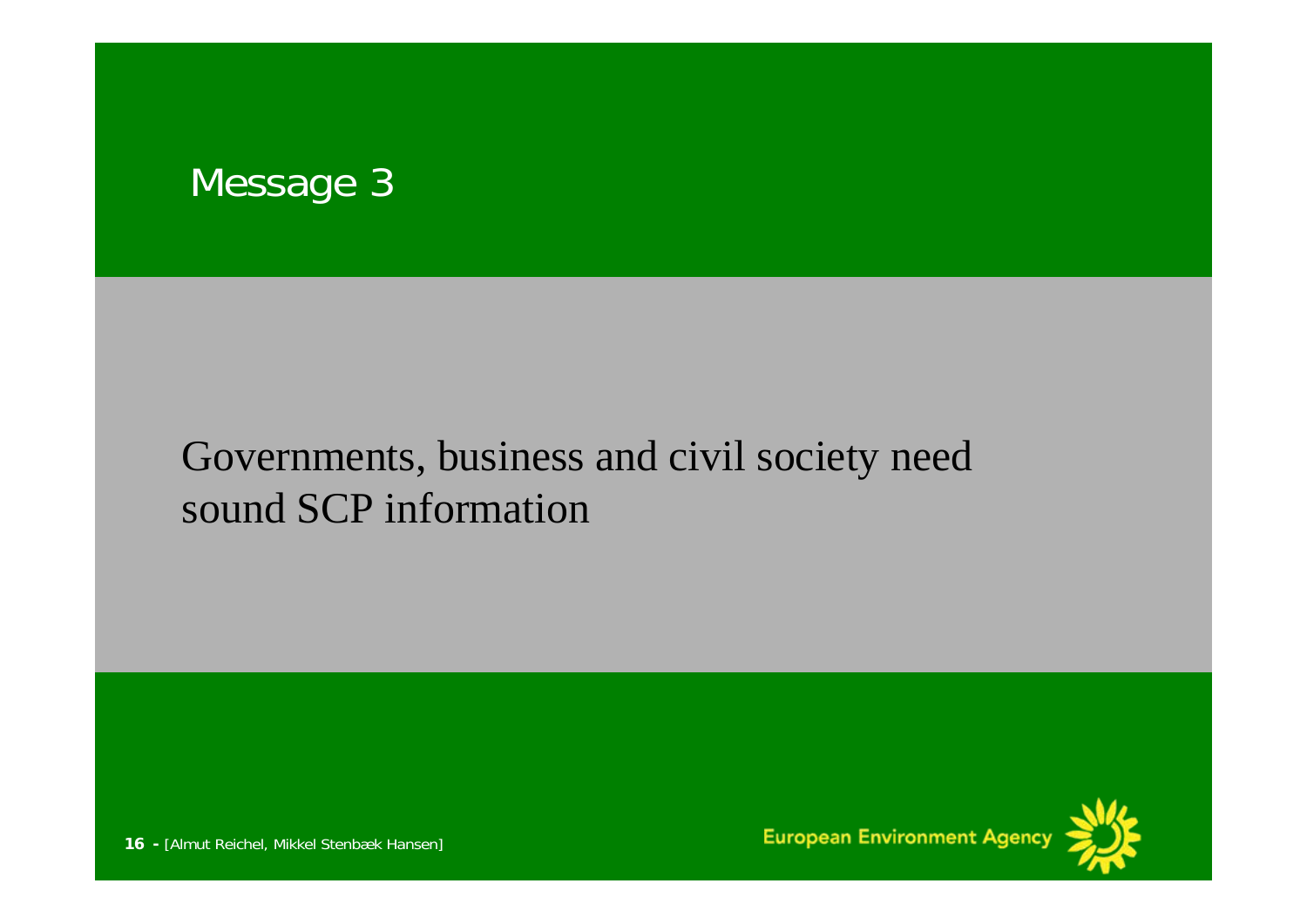# **The EEA - ETC/SCP building blocks**



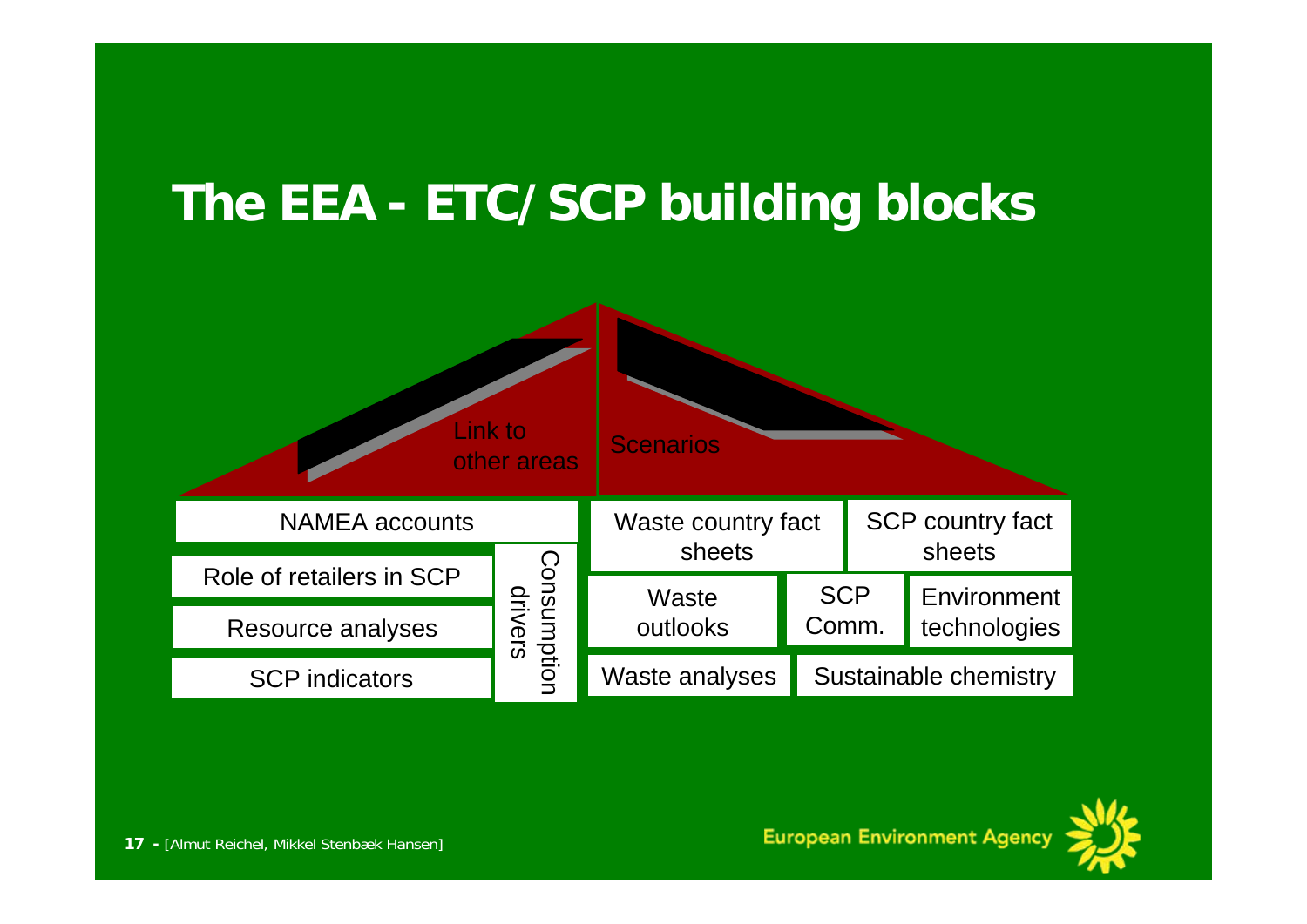#### Message 4

#### The link to climate change:

#### Production and Consumption – the problem and the solution to climate change

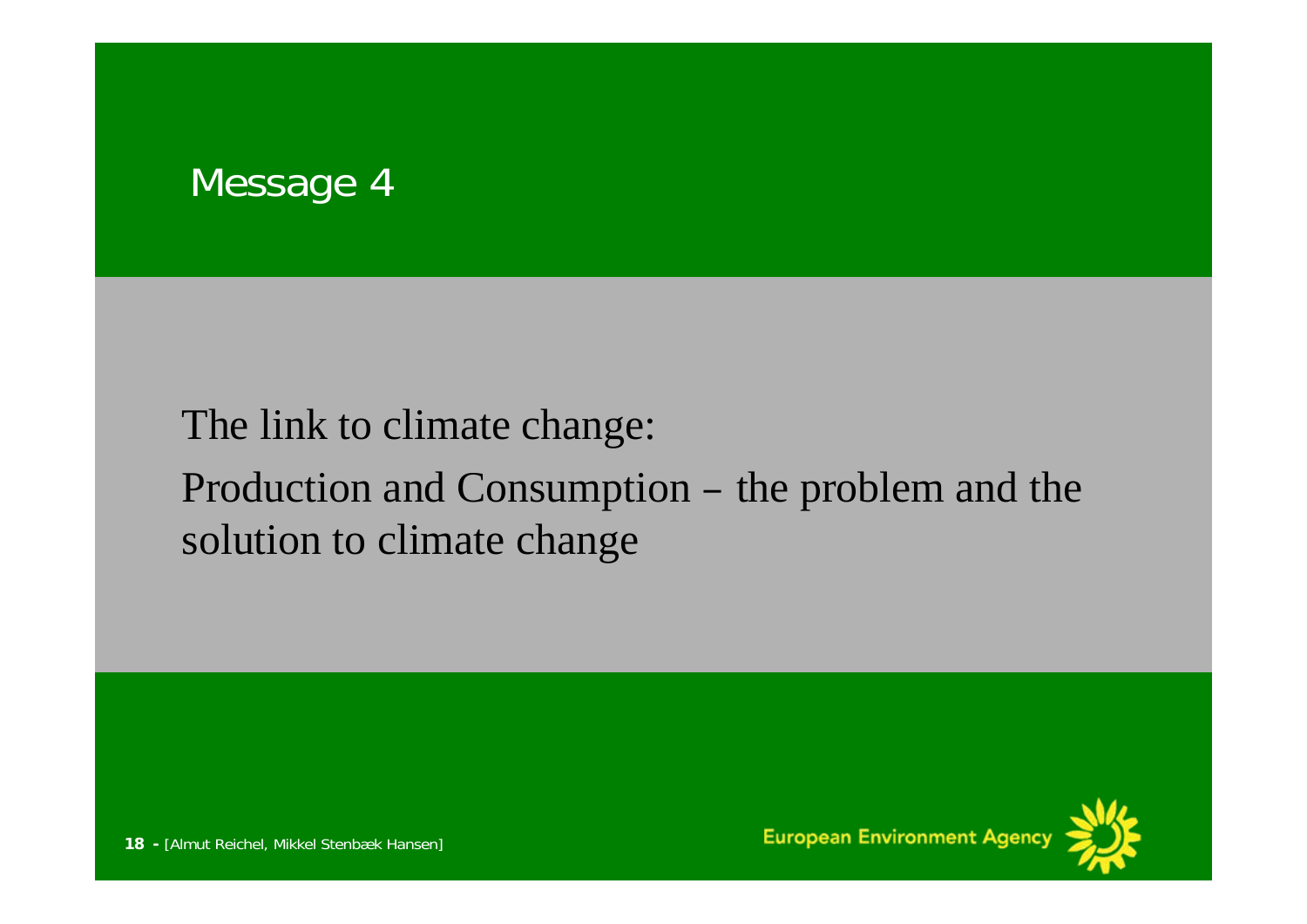#### On the one hand:

The current unsustainable production and consumption pattern is a major part of the climate change problem





• "…..the major cause of the continued deterioration of the global environment is the unsustainable pattern of consumption and production, particularly in industrialized countries, ….."

• From Agenda 21, Chapter 4 – Rio 92.

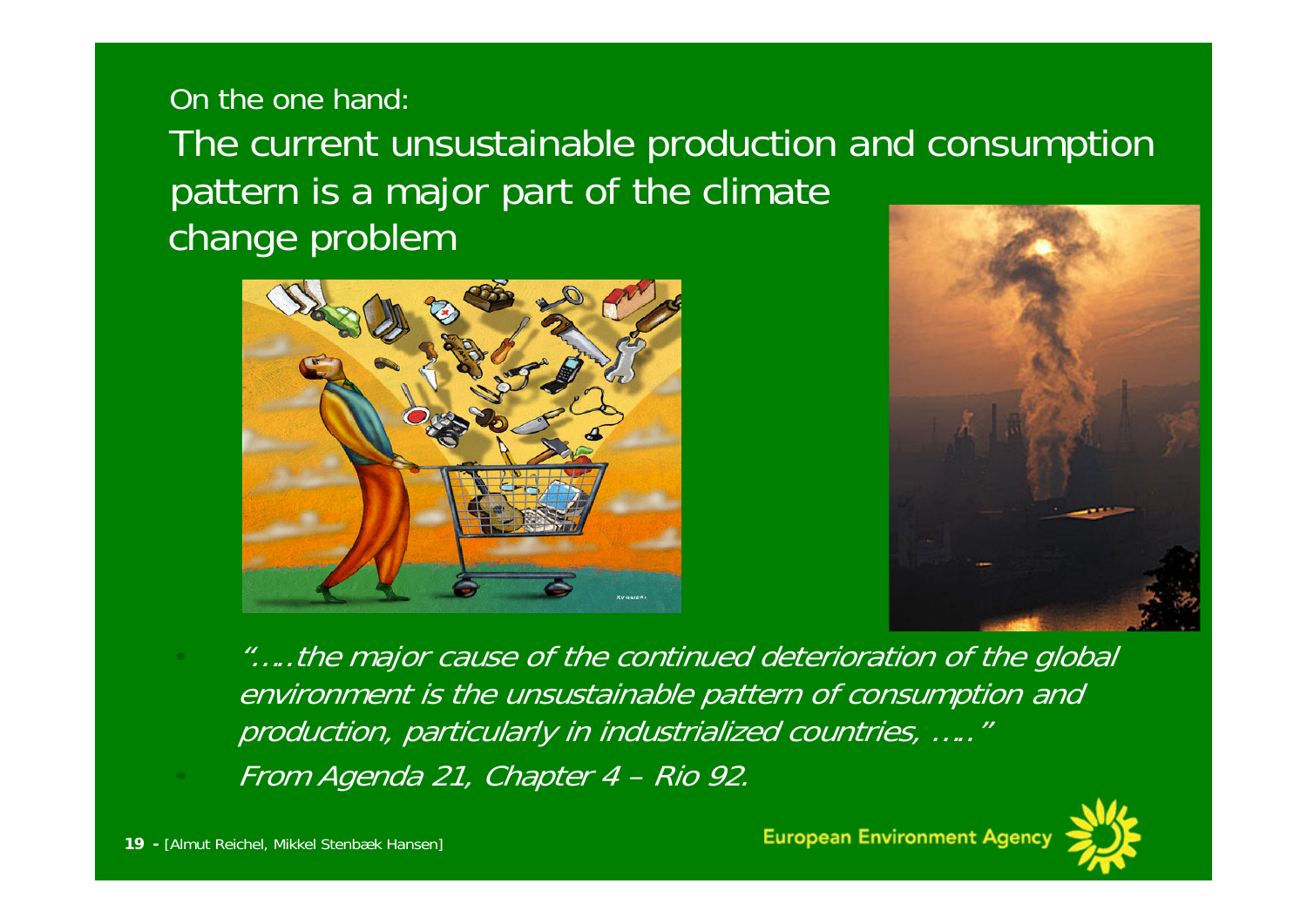#### On the other hand: SCP is part of the solution to climate change

SCP provides a new way of looking at climate change and other environmental problems by applying the production perspective as well as the *consumption* perspective



*Source: Carbon Trust (2006)*

• The consumption perspective takes into account indirect GHG emissions embedded in traded products

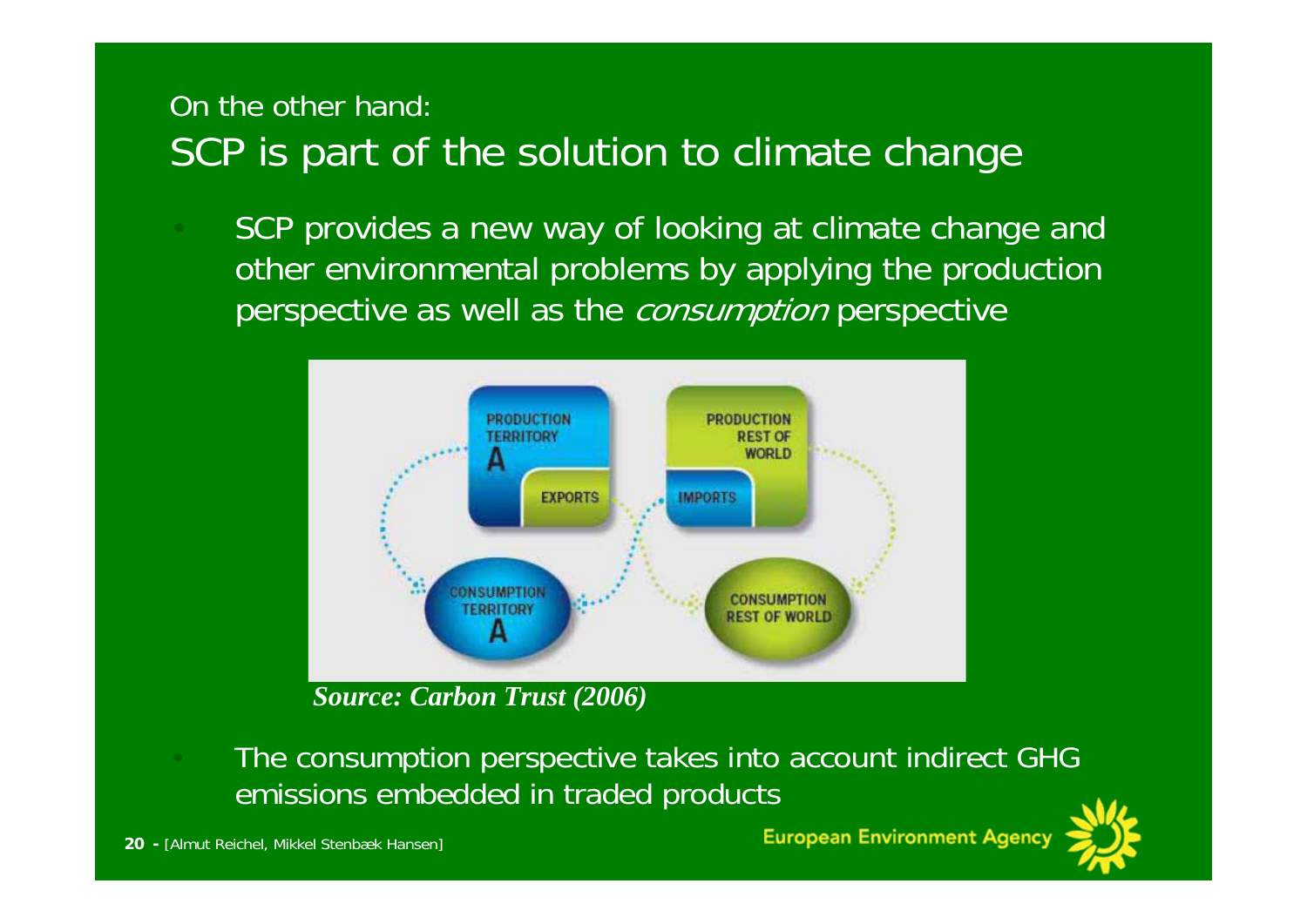# Example: Our NAMEA **project**



#### **Since 1950s**

#### **Indicators:**

•**GDP** 

- •**Production value**
- •**Value added**
- •**Imports/exports**
- •**Consumption expenditure etc.**

#### •**Time series: EU-25: 1995-2004; .EU-8: 1995 & 2000, 2005 forthcoming**

**(based on input-output analyses)**

**National Accounts (NA-) Environmental Accounts (-EA)**



 **Being developed based on Matrix environmental data**

#### **Indicators**

- **Global Warming Potential: CO2, N2O, CH4**
- **Acidification Potential: SOx, NOx, NH3**
- **Tropospheric Ozone Formation Potential NOx, NMVOC, CO, CH4**
- **Domestic Extraction Used (DEU)**

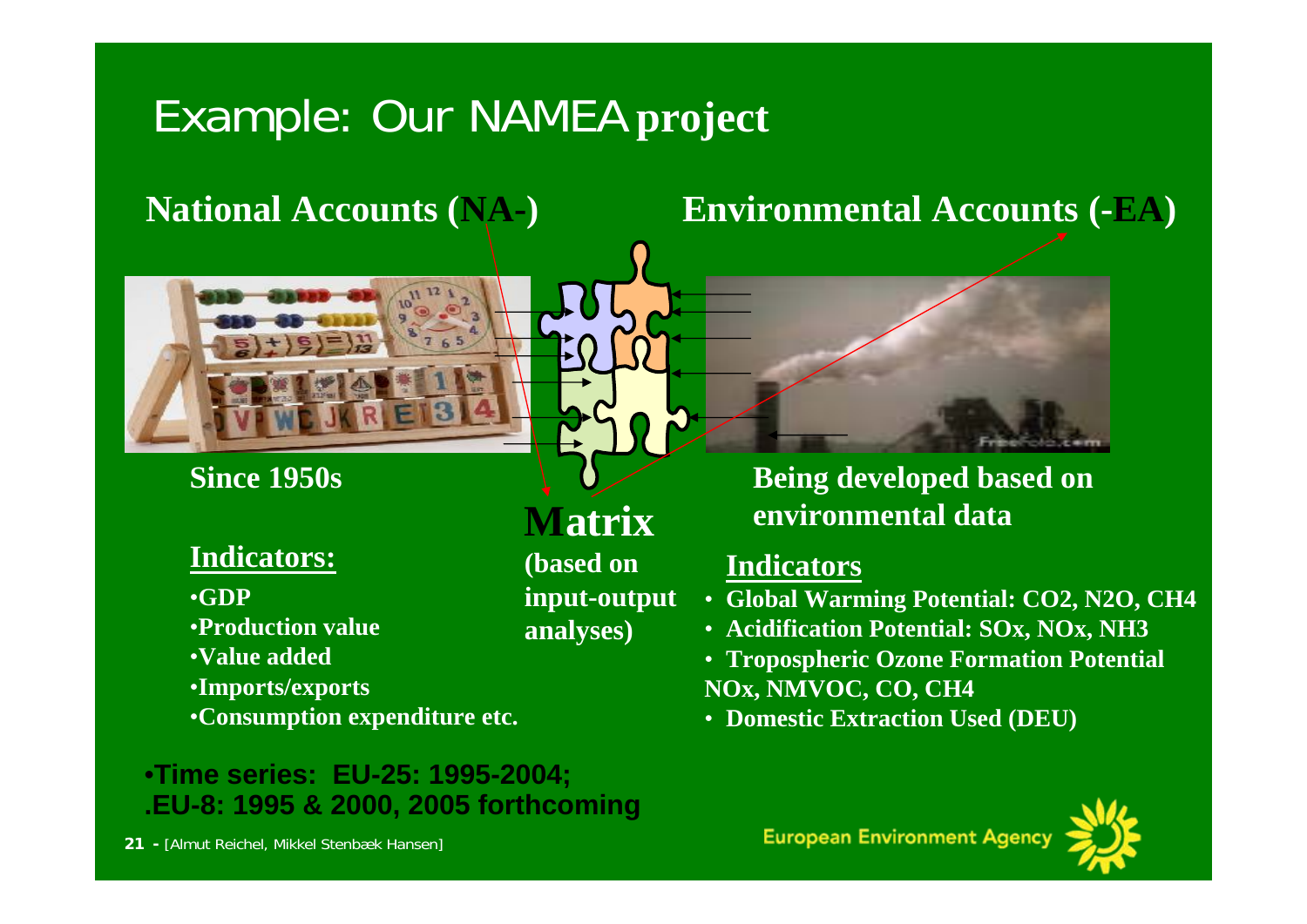#### Production perspective – some results

**Air emissions and GHGs** from EU production are dominated by a few sectors:

- *Agriculture (16% of total GHGs)*
- *Electricity (32% of total GHGs)*
- *Manufacturing (28% of total GHGs)*
- *Transport services (11% of total GHGs)*

#### **Answers questions such as:**

- **Which industries/sectors contributes most to total direct environmental pressures**
- **Which industries/sectors are most eco-intensive**

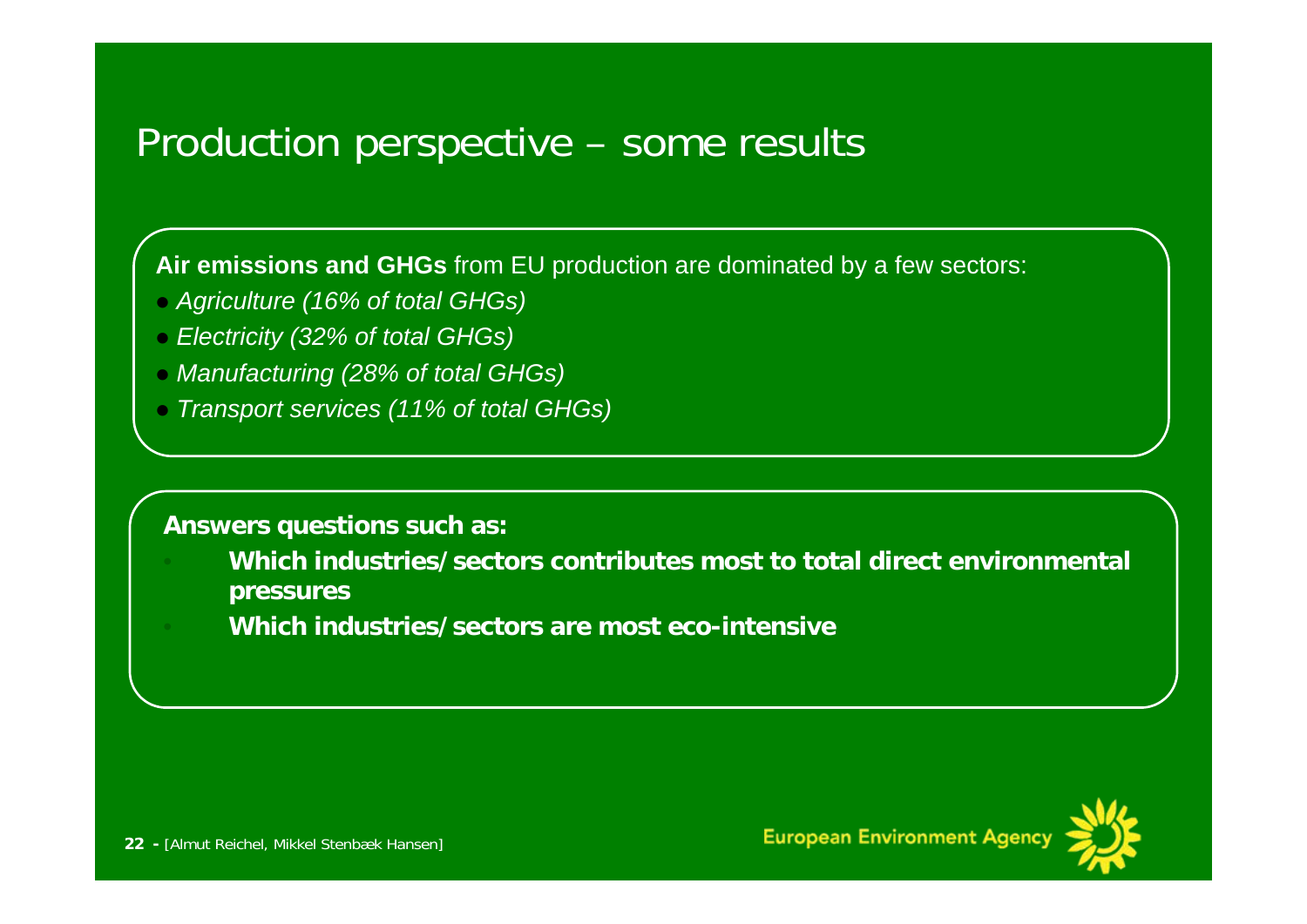#### **The consumption perspective – Example Food**

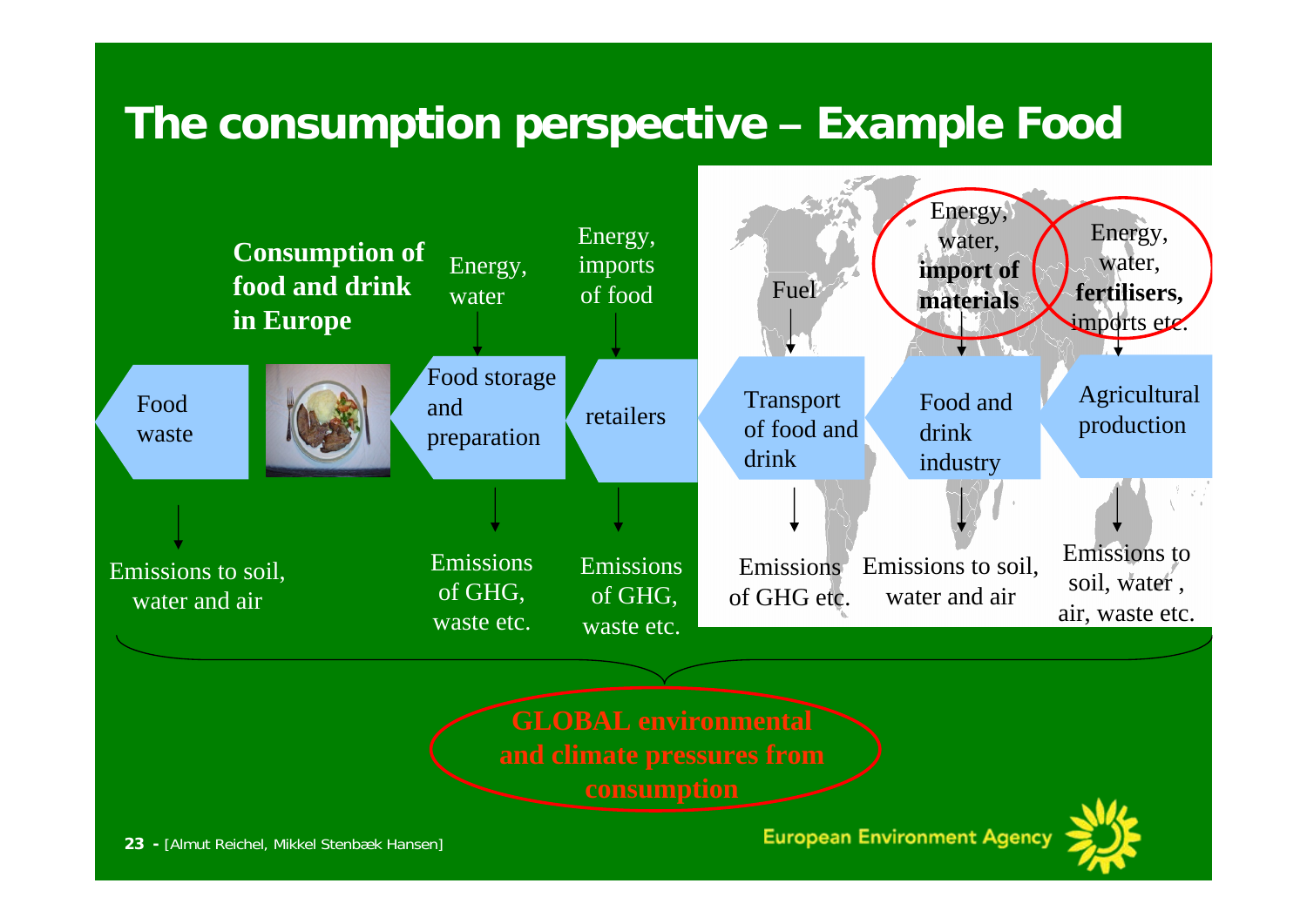#### Consumption perspective – some findings



**23 % of material use**



**32 % of material use**

![](_page_23_Picture_5.jpeg)

**SCP** priority areas

**Mobility**

![](_page_23_Picture_8.jpeg)

![](_page_23_Picture_9.jpeg)

![](_page_23_Picture_10.jpeg)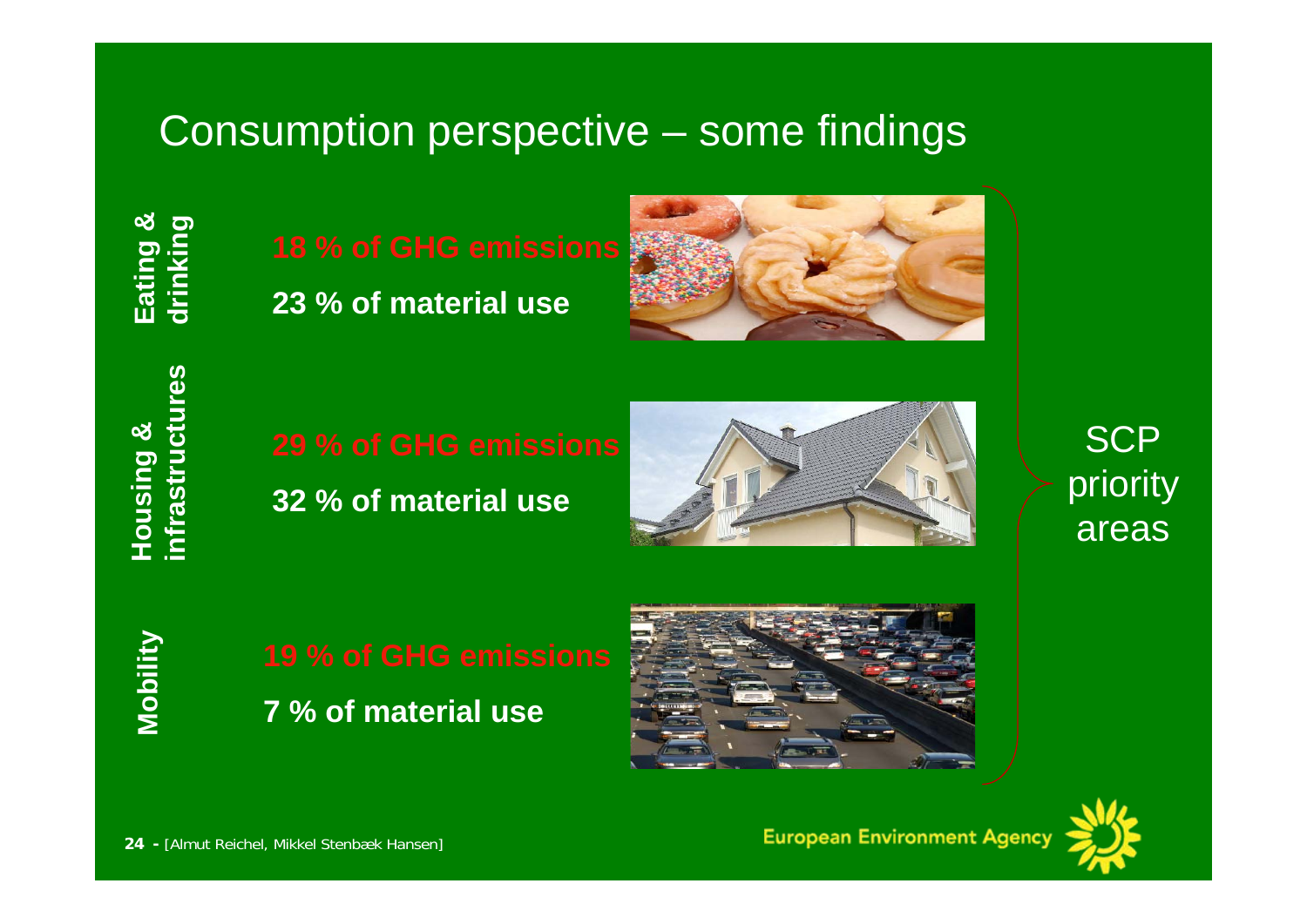#### Some benefits of the consumption perspective

- Provides the ecological (or carbon) footprint of a product/service or a country in a life-cycle **perspective**
- Includes direct and indirect global environmental pressures
- Allow for a deeper understanding of the drivers of GHG emissions
- Technology vs. Behaviour change
- Identifies hot-spots for action, both from
- the production side (e.g. Renewable energy, cleaner production) and
- the consumption side (energy-efficient appliances, change in diets, etc.)

![](_page_24_Picture_8.jpeg)

![](_page_24_Picture_9.jpeg)

**European Environment**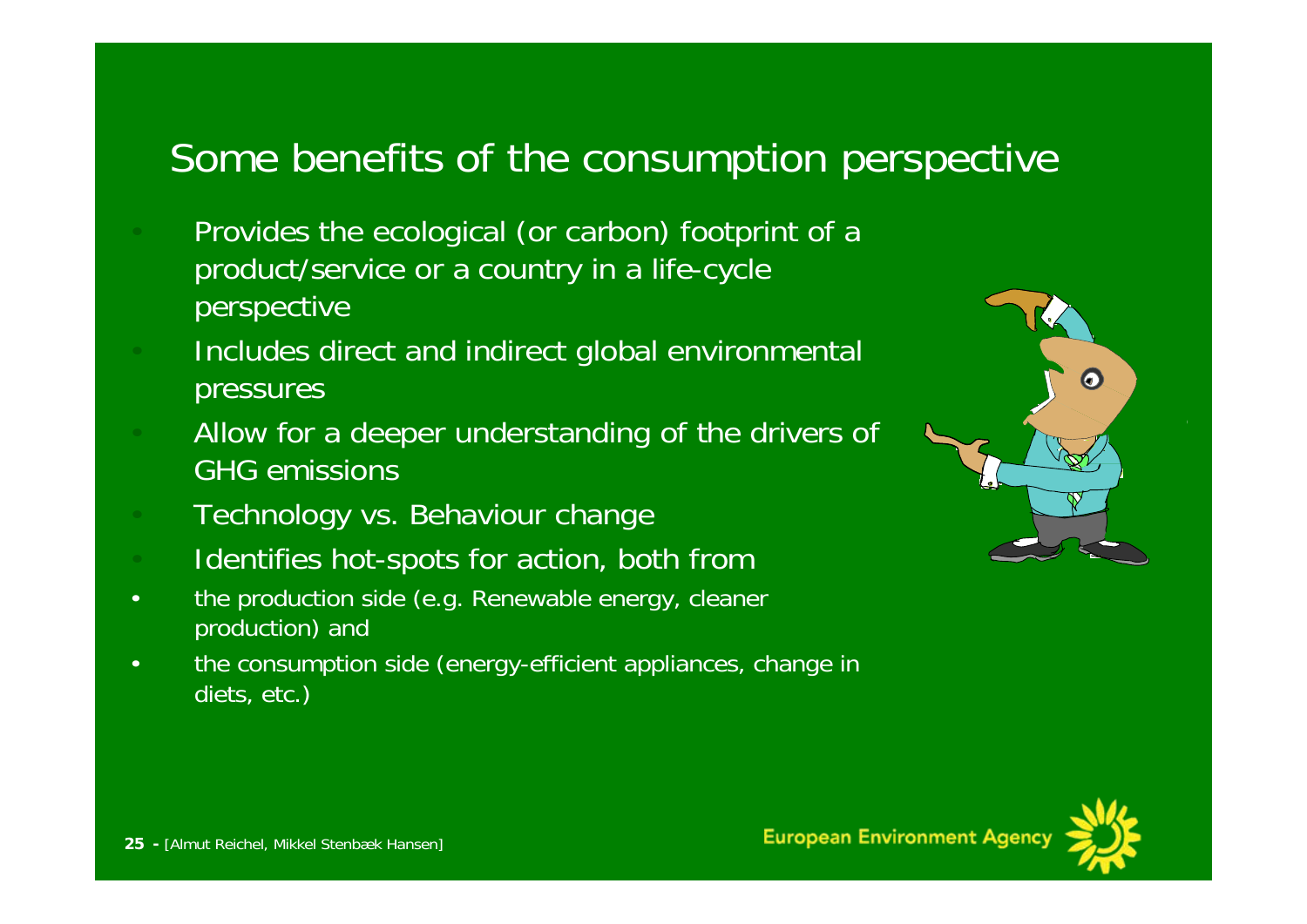# Climate change - the challenge ahead...

Need to cut GHG emissions in industrialised countries by 80% by 2050 (IPCC)

This means reducing TOTAL EMISSIONS to about 2 - 2.5 tonnes per capita per year

Meanwhile, today each one of the three consumption areas of Eating & drinking, Housing & infrastructures and Mobility ALONE accounts for between 2 and 3 tonnes of GHG emissions per capita

The Kyoto targets cannot be achieved through efficiency gains in production chains or improvements in technology alone – structural changes and changes in lifestyles will also be necessary